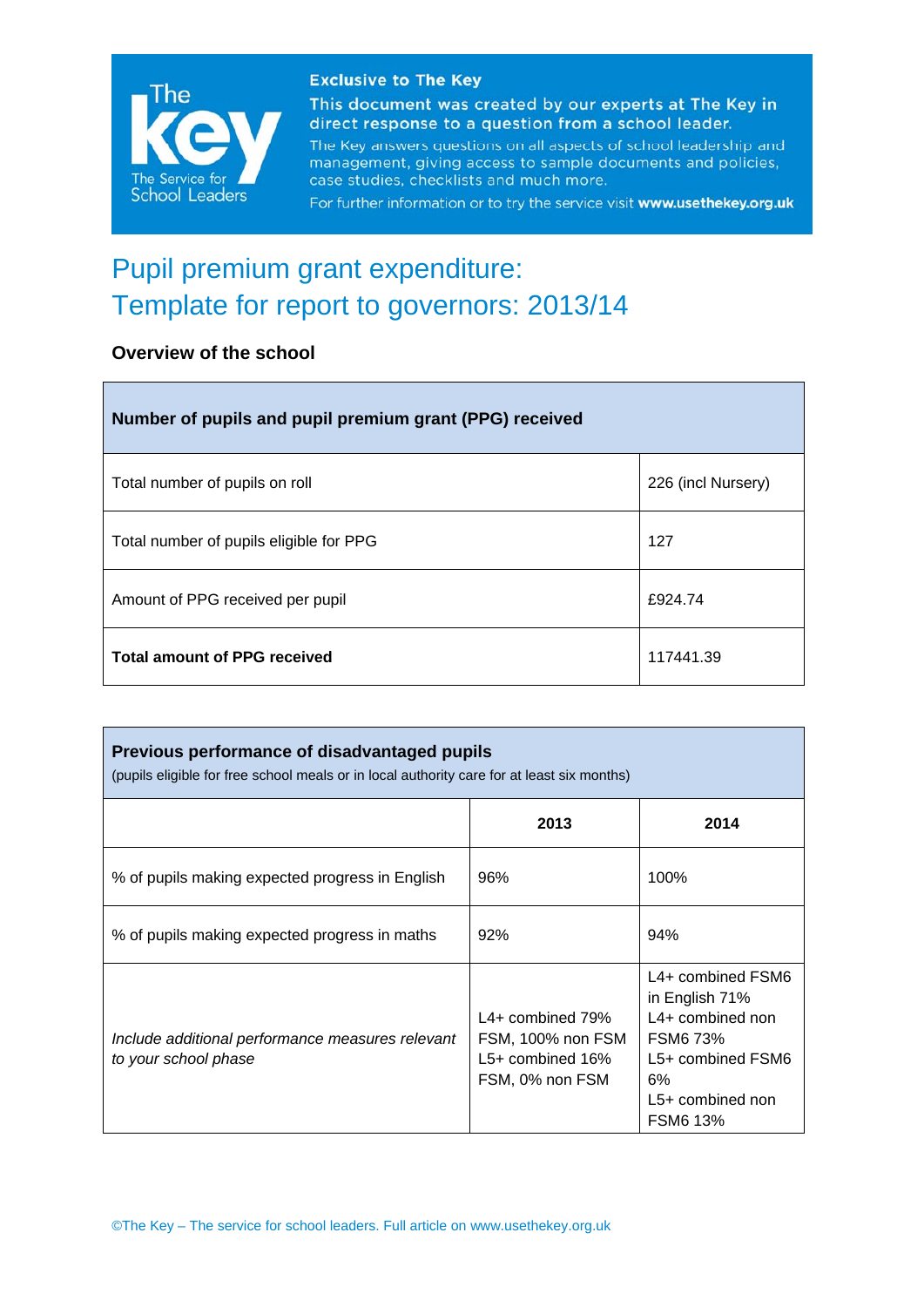

### **Summary of PPG spending 2013/14**

#### **Objectives in spending PPG:**

- *Challenge for more able pupils in English and Maths achieve more level 5s and work towards level 6*
- *All children to make at least expected progress in English and Maths*
- *Improvement of phonics provision across Early Years and Key Stage 1*
- *Engage children more in Reading through provision of quality resources*
- *Enrich pupil experiences to impact on quality of English, Maths and problem solving*
- *Ensure staff have the subject knowledge to teach English and Maths effectively*
- *Develop language in Early Years through provision of quality resources and staffing*

#### **Summary of spending and actions taken:**

- *Staffing £63246.04 includes Gifted and Talented Yr 6 for Maths & English, Breakfast Club Staff, Tuition Groups, additional reading, Revision and holiday clubs*
- *Resources £14415.03 EYFS, English, Maths, Library*
- *Services £19125 Testbase, Artis, Big Community*
- *Enrichment £2703.57 Breakfast Club resources, Educational Visits*
- *Training £6993.57 Pie Corbett, Hywell Roberts, Mary Maybank, Services for Education*

*£106483.21* 

#### **Outcomes to date:**

• *Key Stage 2 SATs:* 

 *Increase in English level 4's to 77%* 

 *Increase in level 4's Reading to 80%* 

 *Increase in level 5's Reading to 33%* 

*Increase in level 5s in English to 27%* 

*Increase in level 5 Writing to 43%* 

*Two level 6's achieved in Grammar, Punctuation and Spelling* 

*Increase in level 4's Maths to 80%* 

*Combined level 4 and above for English and Maths increased to 73%* 

*The Government floor target was exceeded* 

*100% of children made 2 levels progress since KS1 in Writing.* 

*92% of children made 2 levels progress since KS1 in Reading and Maths* 

• *Key Stage 1:*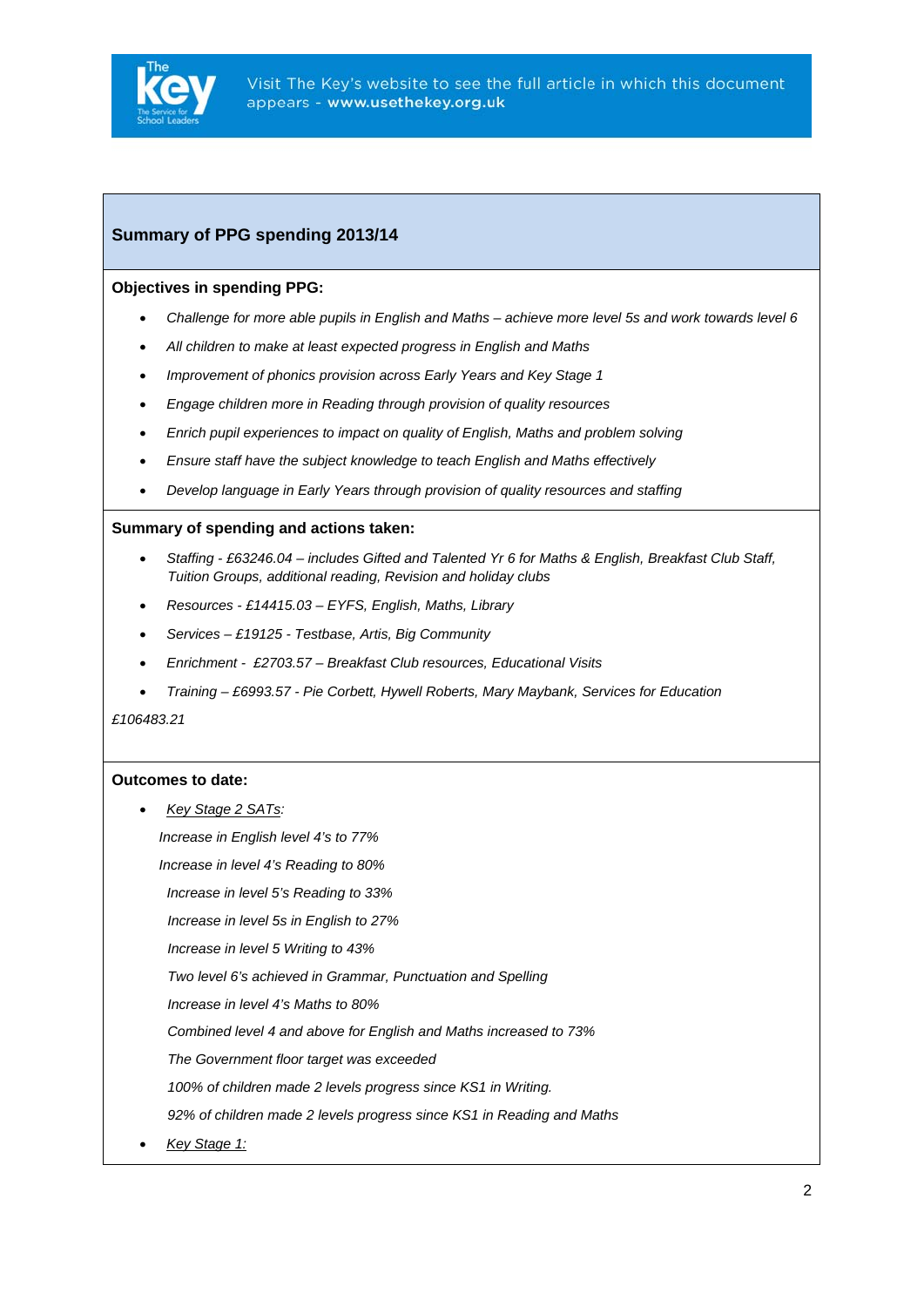

*93% level 2+ in Reading, 90% in Writing and 100% in Maths* 

• *Early Years:*

*90% achieved a good level of development in Maths, 76% in Writing and 91% in Reading.* 

• *Class data:*

*Year 1 – 100% on track in Maths, 90% in Writing and 87% in Reading* 

*Year 3 – 93% in Maths, 62% in Reading and Writing* 

*Year 4 – 90% on track in Maths, 87% in Reading and 77% in Writing* 

 *100% made 1 level progress since KS1 in Maths, 96% in Writing and Reading* 

*Year 5 – 93% in Maths and 90% in Reading and Writing* 

• *Attendance for the year was 96.5%, an increase on the previous year.*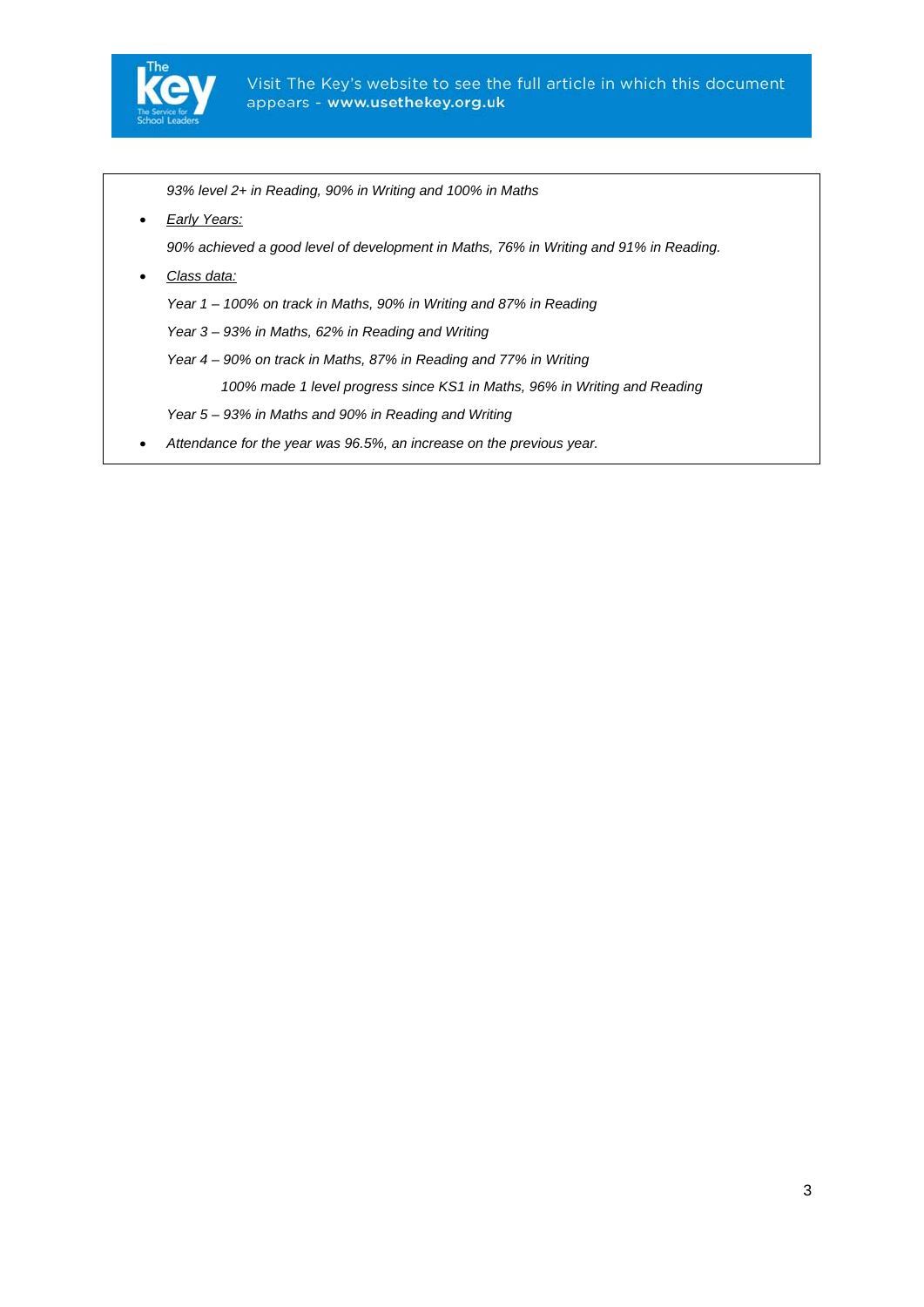

# **Record of PPG spending by item/project 2012/13**

| Item/project                                                                                                           | Cost                                                                            | <b>Objective</b>                                                                                                                      | <b>Outcome</b>                                                                                                                                                                                                                       |
|------------------------------------------------------------------------------------------------------------------------|---------------------------------------------------------------------------------|---------------------------------------------------------------------------------------------------------------------------------------|--------------------------------------------------------------------------------------------------------------------------------------------------------------------------------------------------------------------------------------|
| Tuition groups for target<br>children in Year 6 for<br>English and Maths - 10<br>sessions per term times 3<br>teachers | £27.24 per hour<br>$x$ 19 sessions $x$ 3<br>terms $x$ 4<br>$teaches =$<br>£6211 | For children to achieve a<br>secure level 4 in English and<br>Maths                                                                   | Targeted children achieved<br>the required level in their<br>tuition subject                                                                                                                                                         |
| Gifted and Talented group<br>in Year 6 daily for<br>Literacy, Numeracy and<br>Reading                                  | £25392                                                                          | To increase the percentage of<br>level 5s achieved<br>To provide challenge for<br>higher ability pupils                               | Increase in level 5 Writing<br>Increase in level 5 Reading<br>Achieved 2 level 6's in SPAG                                                                                                                                           |
| Educational visit/visitor<br>subsidies including<br>theatre groups and<br>workshops                                    | £4000                                                                           | Provide quality experiences for<br>children to enrich their<br>learning, improve confidence<br>and expand vocabulary and<br>knowledge | Improvement in children's<br>knowledge and engagement<br>with all areas of the<br>curriculum was seen in<br>observations                                                                                                             |
| Purchase of resources to<br>support EY, Maths and<br>English teaching<br>(phonics, reading etc)                        | £14415                                                                          | To improve attainment and<br>achievement through the<br>provision of quality resources<br>to support and scaffold<br>learning         | All classes pupils on track in<br>all subjects<br>Lesson observations show<br>resources being used to<br>effectively support learning                                                                                                |
| Staff training in Maths and<br>English                                                                                 | £6993                                                                           | Improve staff knowledge in<br>areas of development<br>identified in order to improve<br>the quality of teaching in those<br>subjects  | Lesson observations show an<br><i>improvement in staff</i><br>knowledge particularly in use<br>of technical vocabulary -<br>quality of teaching is<br>consistently good with 38% of<br>teachers that are consistently<br>outstanding |
| <b>Breakfast Club</b>                                                                                                  | Salaries £4680<br>Food £1384.12                                                 | To improve attendance and<br>punctuality<br>To improve concentration in<br>morning lessons                                            | Improved attendance across<br>school to 96.5%<br>Targeted families improved<br>punctuality                                                                                                                                           |

| <b>Total PPG received</b>    | £117441.39 |
|------------------------------|------------|
| <b>Total PPG expenditure</b> | £114483.21 |
| <b>PPG</b> remaining         | £2958.18   |